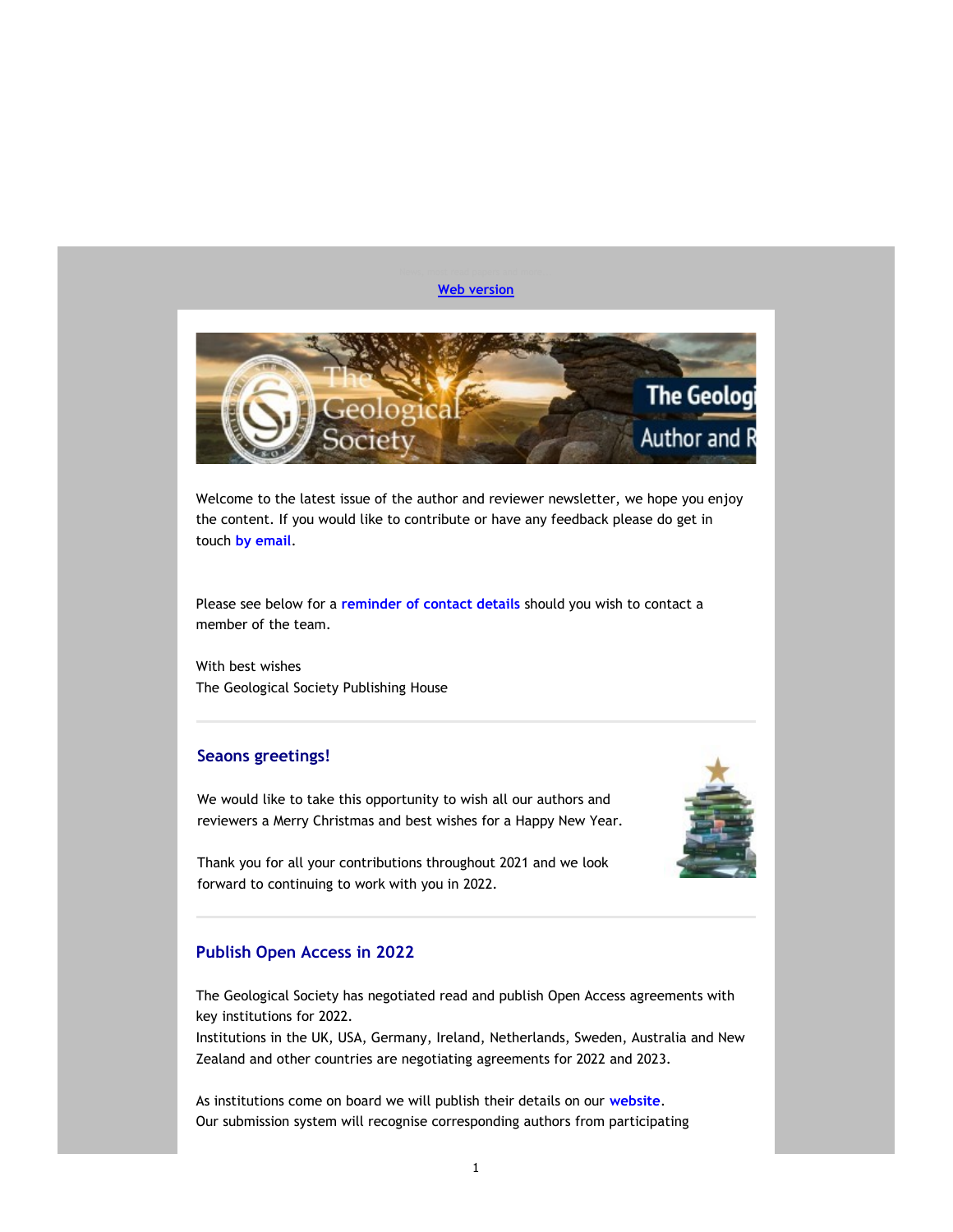institutions and offer the option to publish Open Access in the hybrid journals and books included in the Lyell Collection.

If your institution isn't on our list but you'd like it to be, please share this information with your library or email your GSL publication contact for further information.

### Submit to Earth Science, Systems and Society Special Issues

Submit to one of the four open Special Issues in our Open Access journal ES3.

Early Earth Systems

Find out more information below or at on the journal website.



The Earth has experienced significant transformation since its formation c. 4.5 billion years ago, with evidence for both punctuated and gradual changes present within different parts of the geological record. Understanding the interrelationships between different planetary-scale systems and the mechanisms that drive their changes through time is key to reaching a more holistic understanding of the Earth as a system.

### Submit to this Special Issue > > >



# Hazards and Society

As population expands and climate changes, more people than ever before will become exposed and vulnerable to environmental hazards. Moving forwards, multidisciplinary analysis that integrates Earth science, social science, communication, policy and engineering will be vital for effective disaster risk reduction and the development of sustainable, resilient communities.

Submit to this Special Issue > > >



### Sustainability in the Extractive Industry

As the world shifts away from fossil fuels, we will need to produce materials for vast arrays of wind turbines, solar panels, electric vehicles, batteries, fuel cells, hydrogen and more. Demand for the raw materials, from aggregates to metals, needed to build these and other components of the infrastructure required for decarbonisation will skyrocket.

Submit to this Special Issue > > >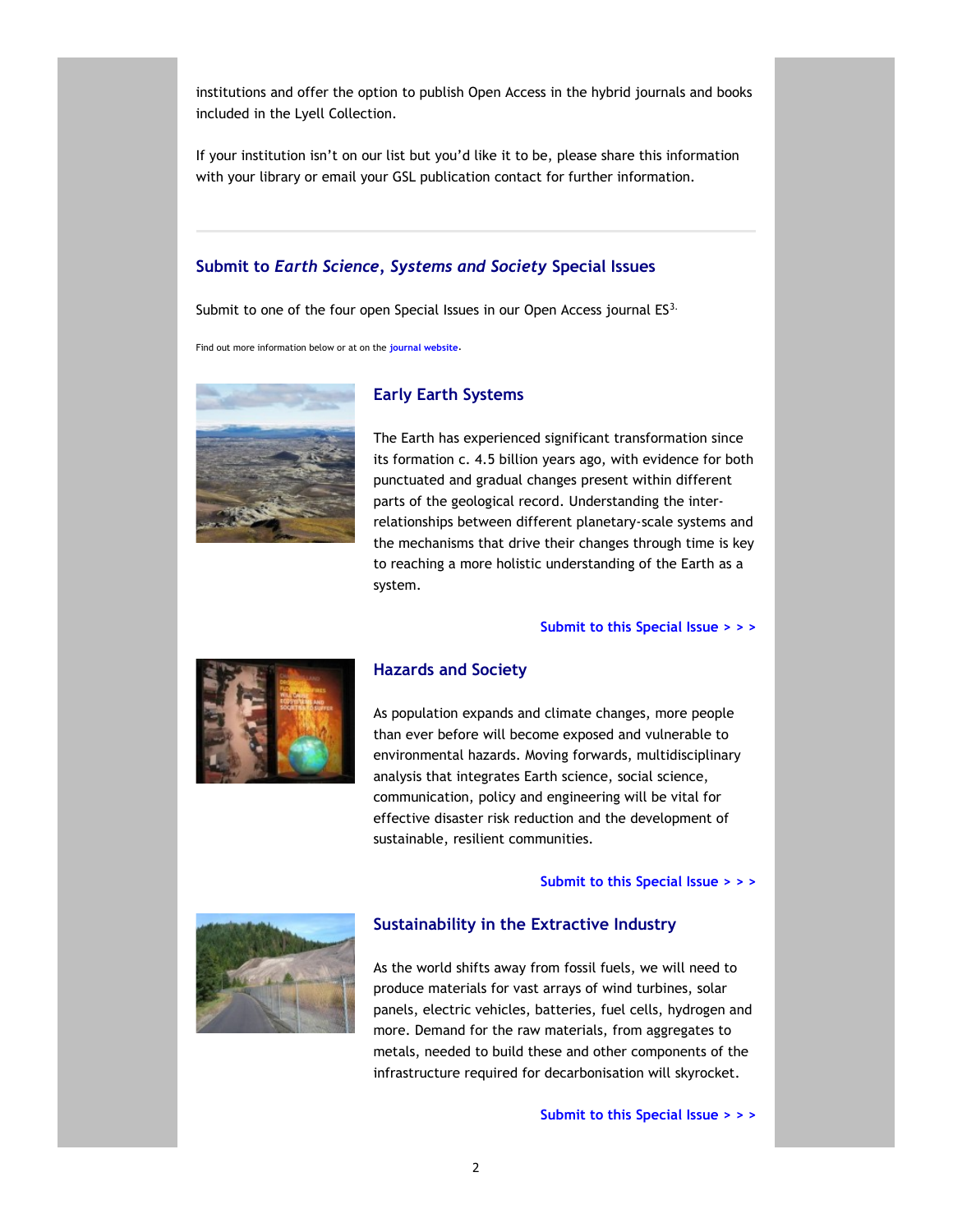### New user interface in Editorial Manager

Over the next few months, you may notice a newly redesigned navigation bar in Editorial Manager. The new-look NavBar is designed to simplify the usability and accessibility of the systems navigation. The new design features a more modern look while maintaining all functions from the original navigation bar, offering users a more user-friendly and intuitive navigation experience. The navbar update is the first step in a multi-year, multi-phase evolution to the Editorial Manager/Production Manager sites.

### Introduing our 'Spotlight on Lyell Content' video series

Our new video series 'Spotlight on Lyell Content' invites authors to discuss the highlights of their papers.

Watch the first two in the series here.

If you're interested in being involved in future videos in this series please contact marketing@geolsoc.org.uk

### Journal Thematic Collections



# Final Call for Papers: Astrobiology: perspectives from the geology of Earth and the Solar System

This collection aims to showcase research around the origin and evolution of life, and planetary habitability from the perspective of Earth and our Solar System.

### More information can be found here



### Call for Papers: Hydrogeology of Sandstone

Submit to this thematic collection until 20th December 2021. This collection of papers draws from the presentations to be given at the conference of the same name, convened by the Society's Hydrogeology Group and supported by the Contaminated Land Group, but is also open to contributions not related to the conference.

More information can be found here

Heartiest congratulations to the authors of the most read papers in November 2021 in the Lyell Collection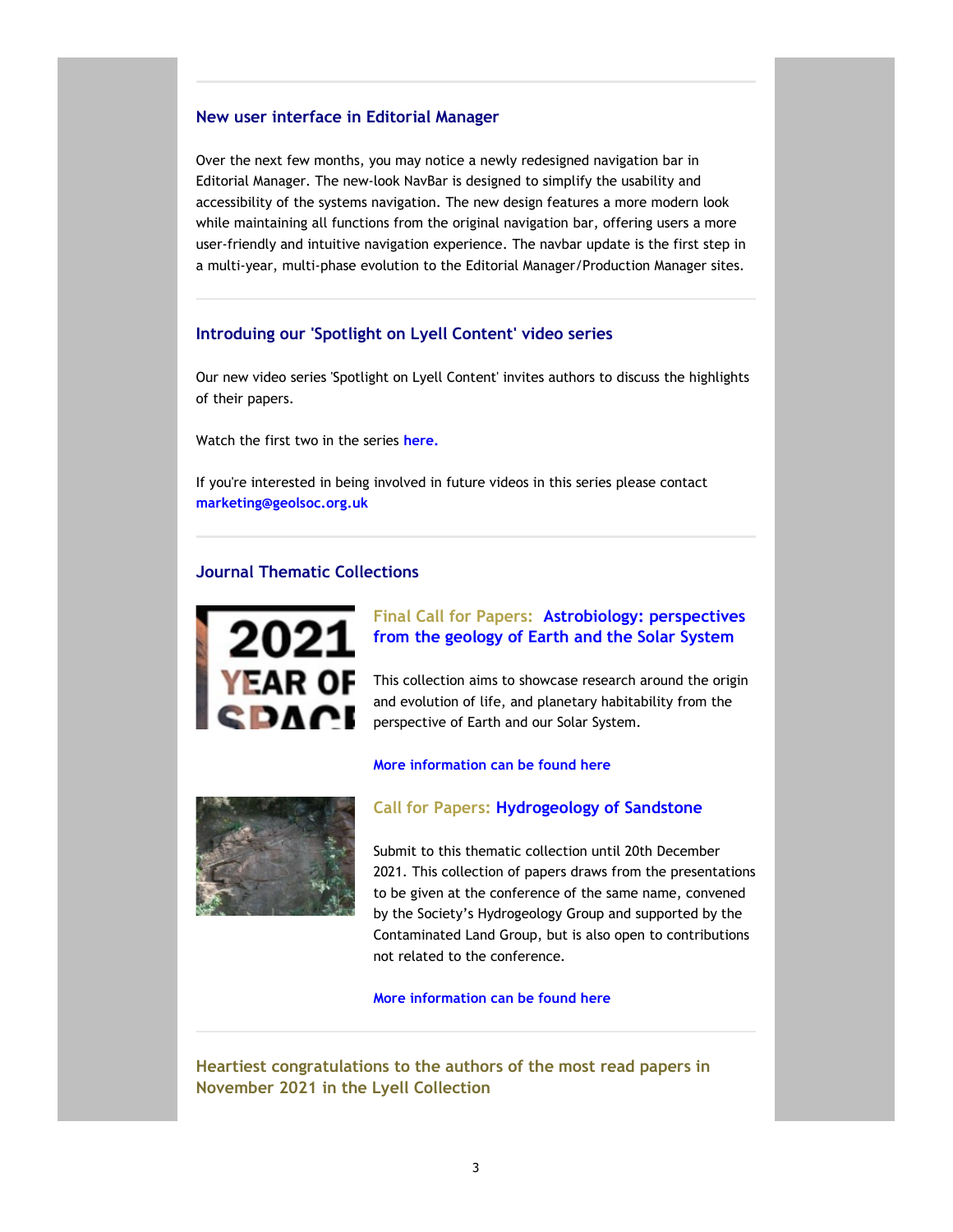

# Journal of the Geological Society

False biosignatures on Mars: anticipating ambiguity

By Sean McMahon and Julie Cosmidis



# Quarterly Journal of Engineering Geology and Hydrogeology

Performance of slope stabilization trials on the road network of Laos

By G. Hearn, J. Howell and T. Hunt



# Petroleum Geoscience: the international journal of geoenergy and applied earth science

Geoscience and decarbonization: current status and future directions

By Michael H. Stephenson, Philip Ringrose, Sebastian Geiger, Michael Bridden and David Schofield



# Geochemistry: Exploration, Environment, Analysis

State-of-the-art analysis of geochemical data for mineral exploration

By E. C. Grunsky and P. de Caritat



**THEN'S ACROSS THE PERSON** 

# Scottish Journal of Geology

A new geological map and review of the Middle Devonian rocks of Westray and Papa Westray, Orkney, Scotland

By David Leather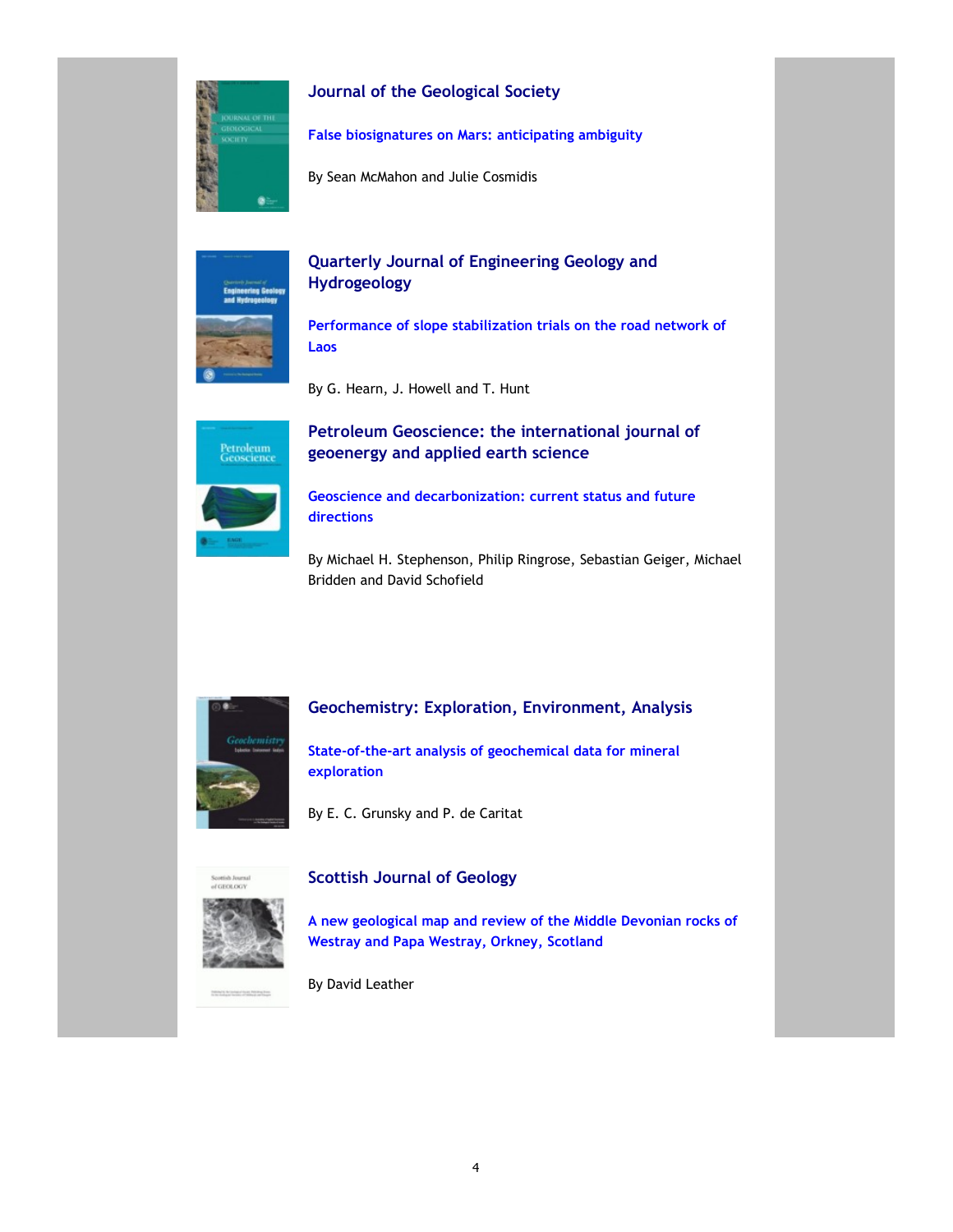

# Proceedings of the Yorkshire Geological Society

Cretaceous Oceanic Anoxic Event 2 in eastern England: further palynological and geochemical data from Melton Ross

By Paul Dodsworth, James S. Eldrett and Malcolm B. Hart

# itory of the Europ<br>Land Gas Industry

# Special Publications

The history of the European oil and gas industry (1600s–2000s)

By Jonathan Craig, Francesco Gerali, Fiona MacAulay and Rasoul Sorkhabi



### Memoirs

UK oil and gas fields: an overview

By G. Goffey, J. Gluyas and N. Schofield

# Publishing House Staff Contact Details

Journal of the Geological Society: Contact Patricia Pantos Quarterly Journal of Engineering Geology and Hydrogeology: Contact Bethan Littley

Petroleum Geoscience: Contact Lucy Gundry

Geochemistry: Exploration, Environment, Analysis: Contact Lucy Gundry Proceedings of the Yorkshire Geological Society: Contact Lucy Gundry

Scottish Journal of Geology: Contact Patricia Pantos Special Publications and memoirs: To propose a book: contact David Boyt and Danielle Treemer. For queries related to production contact Jo Armstrong.

For anything else email hello@geolsoc.org.uk



# Year of Space Collection

The Year of Space will see the Society direct its gaze upwards, beyond the earth beneath our feet, towards the lesser explored corners of our universe. Space science seeks to answer some of life's biggest questions - why are we here, how did life evolve, and are we alone? To answer these questions, space and planetary scientists search for